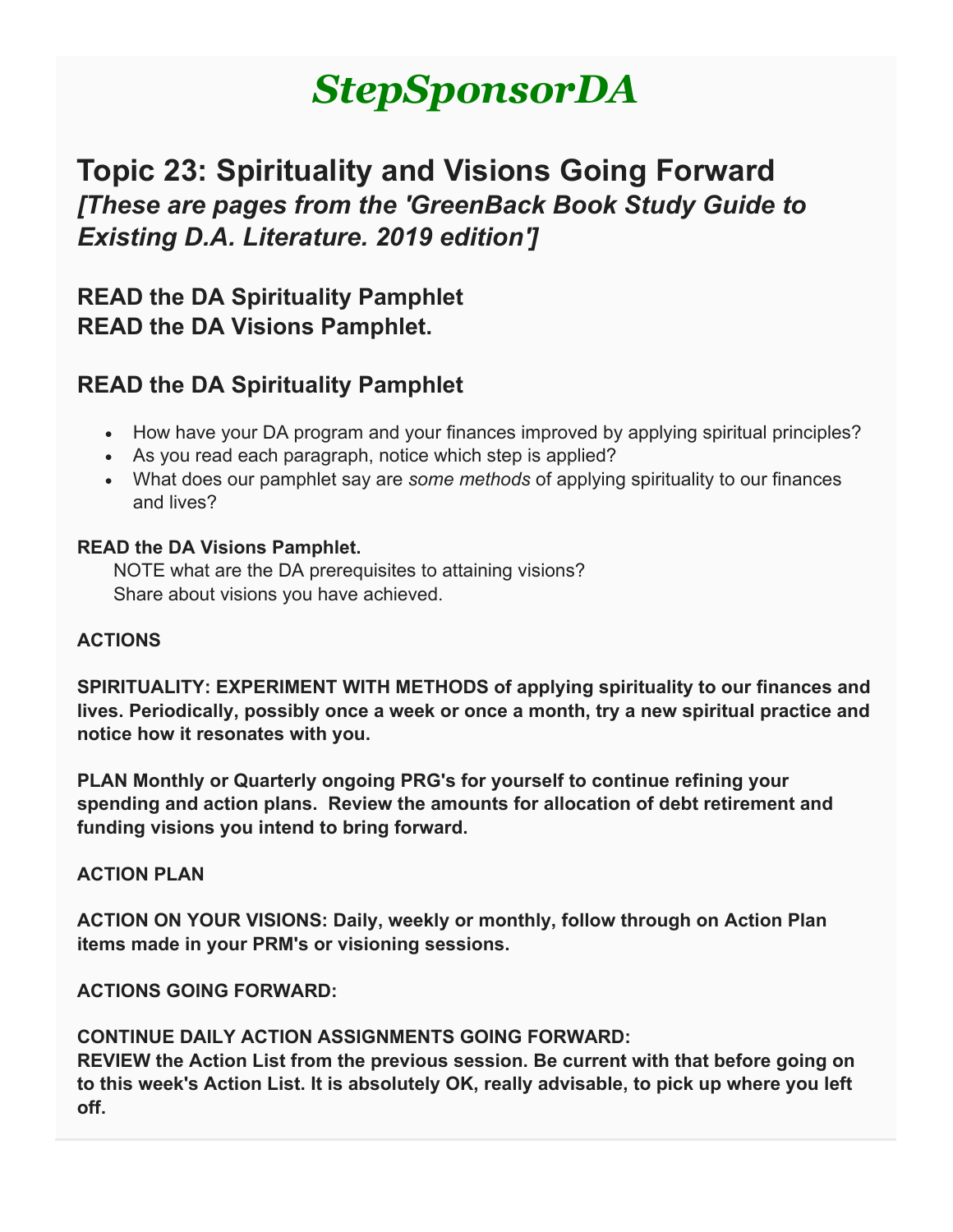#### **PRAYER CARDS**

- **On individual 3x5 cards, put each of the daily prayers; consider making several sets: One set for by the bed, one for your wallet, your desk, vanity mirror, car or other place you frequently look.**
- **Add the Step 4-5 resentment, fear and harms prayers to your prayer cards.**
- **Add the 6th Step Prayer for willingness and the 7th step prayers of AA/DA for the character defects to be removed, to your prayer cards.**
- **Add the Step 8 & 9 prayers for willingness to make amends to all persons harmed.**
- **Add the 10th Step Daily Prayers to your cards.**
- **Add the 11th Step Daily Prayers to your cards.**

#### **DAILY**

- **One Day at a Time Abstain from New Unsecured Debt (consider setting a date for your last unsecured debt or your DA Birthday).**
- **Call a DA member. Ask for support maintaining your DA program work, especially 4th step writing.**
- **Read from a piece of DA or AA Literature.**
- **Answer the study questions as indicated.**
- **Keep a spending record as you spend.**
- **Every morning: Pray for willingness to work your DA program.**
- o **Pray the Serenity Prayer**
- o **Pray BOTH the Third Step Prayers, AA's p 63 and DA's p 19**
- o **Pray the resentment, fear and harms prayers as needed, as they apply.**
- o **Pray the 6th Step Prayer for willingness.**
- **Pray both 7th step prayers for the character defects to be removed (AABB p 76:2; DA 12x12x12 p 33).**
- **Pray for willingness to make amends to all those you have harmed (AABB p 76:3).**
- **As you make ongoing amends, keep Praying the STEP 9 PRAYERS IN THE AABB: (BB p 79:1) (BB p 80:1 & 4) (BB p 82:1) (BB p 83:1).**
- **Read pp 86-88 in the AA Big Book every morning.**
- **Pray the 11th Step prayers every morning BB pp 86-88.**

**Pray these prayers all through the day and consider carrying your prayer cards with you. Take Step 10 inventory before bed on a nightly basis AABB pg 84:2 OR 86:1. Pray the 10th Step prayers every night.**

- **CONTINUE TO REVIEW YOUR 8th STEP AMENDS LIST**
- **ADD OTHER AMENDS TO THIS LIST AS THEY COME UP**
- **PRAY FOR WILLINGNESS TO MAKE AMENDS TO THEM ALL**
- **CONTINUE MAKING AMENDS FROM YOUR STEP LIST**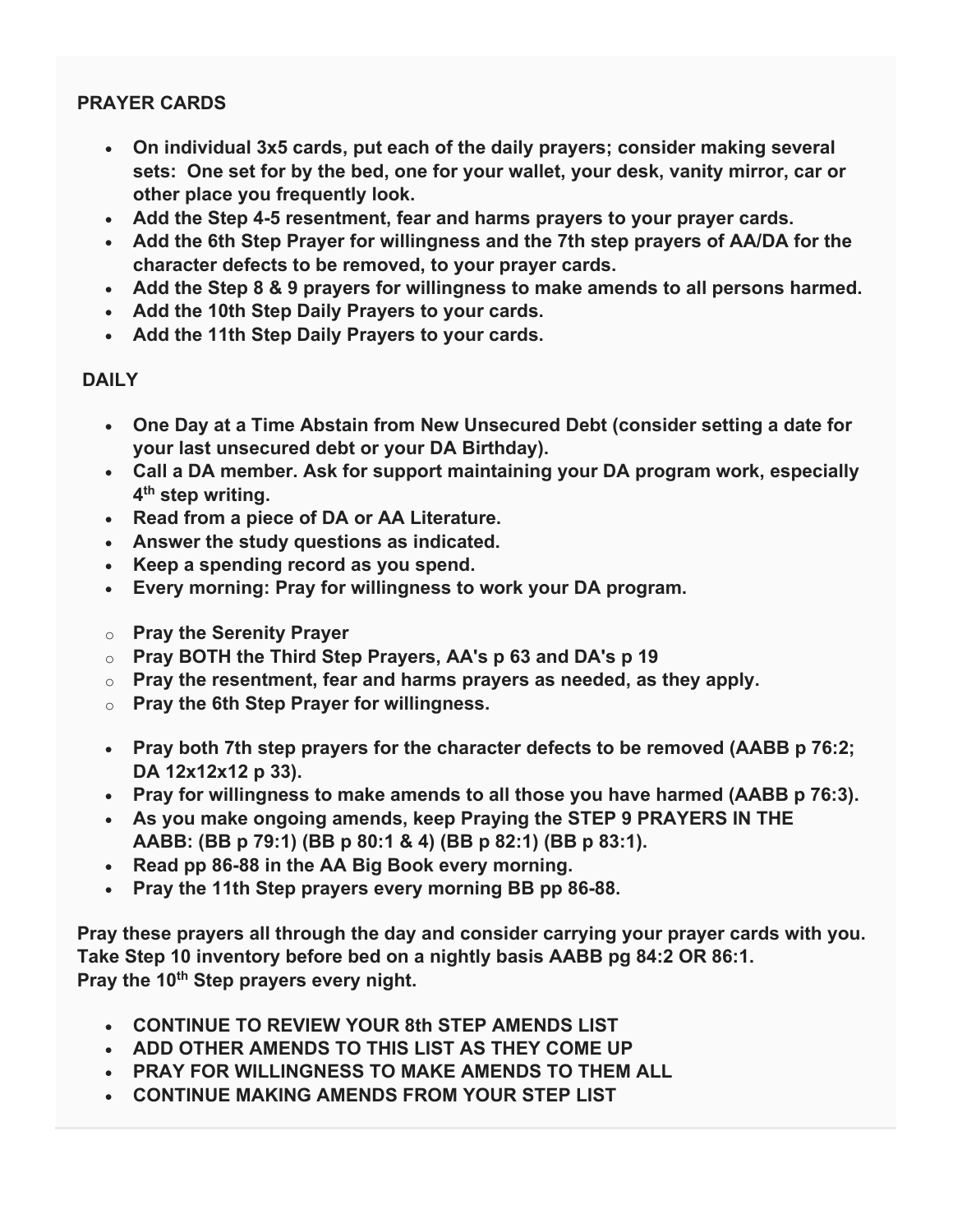• **WHEN DOING YOUR NUMBERS, AS FEELINGS AND FEARS MAY COME UP, REVISIT THE STEPS 4-7 (AABB pp 64-76)**

**USE PRAYER AND BOOK ENDING PHONE CALLS TO GAIN SUPPORT IN FOLLOWING THROUGH WITH YOUR PRESSURE RELIEF MEETING ACTION PLAN AND SPENDING PLAN.**

**HAVE ADDITIONAL PRESSURE RELIEF MEETINGS. (PRM's). AFTERWARD TAKE STEPS 6-7-8.**

**NOTE PRIORITIES AND REVIEW YOUR SPENDING FOR SELF CARE, TO BE SURE YOUR NEEDS ARE MET. PRAY STEP 8-9 PRAYERS (BB p 79:1) (BB p 80:1 & 4) (BB p 82:1) (BB p 83:1).**

**LOOK FOR DISCRETIONARY FUNDS AND REVIEW YOUR DEBT PAYMENT PLAN.**

**BUSINESS DEBTORS: If you are self-employed or own a business, KEEP two or more separate sets of spending/income records: one for personal and one for each business endeavor. If possible, try to find a business owner to do your PRG.**

**AFTER YOUR PRG's AND AFTER PRAYER TIME, REVIEW YOUR SPENDING PLAN, look for discretionary money, and form a realistic debt repayment plan and spending plan to fund your visions.**

**RE-READ the Step 9 promises! AABB p 83:4-84:0 and the 12 Promises of DA.**

**Spend some time on the READINGS in this study each day as you can, at least 15-20 min or more. Let whatever amount of time you have be good enough. Keep coming back.**

#### **WEEKLY**

- **Attend at least one solution-oriented DA meeting - listen for the DA concepts**
- **At your meeting, share only solutions and only if you have experience doing the work of the meeting topic. If you do not have a solution to share, listen for program-working members of your meetings and ask for their phone numbers or email addresses.**
- **CALL your DA sponsor or DA phone study partner or another DA member.**
- **Ask for support maintaining your DA program work and following through on your action plans.**
- **Share in meetings your availability for sponsorship, phone calls.**
- **If you have a sponsee or temporary sponsee, take them through the DA/AA literature.**
- **Consider using the latest edition of this study guide.**
- **ASK at your meeting, for 2 members to be part of your regular PRG.**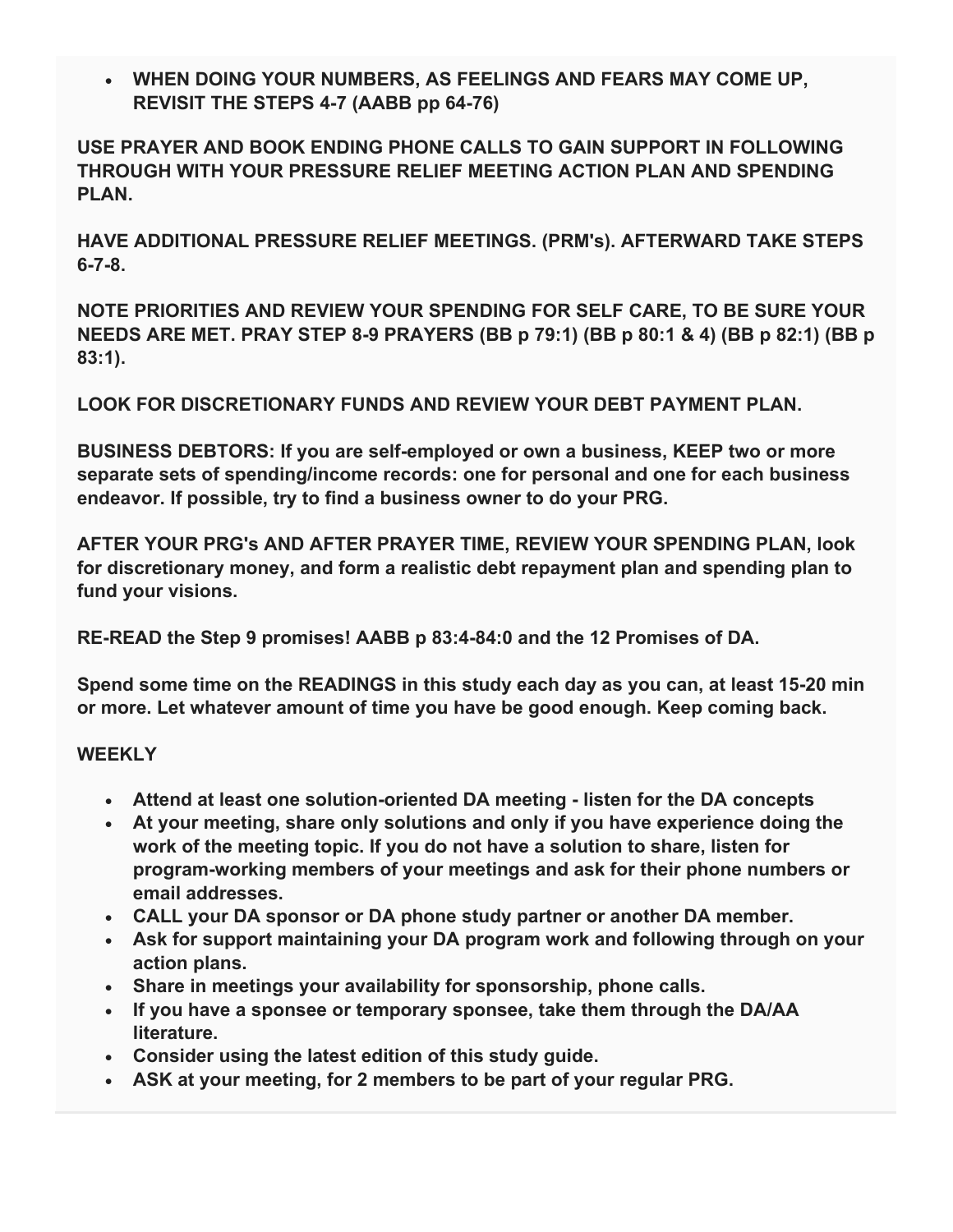• **Weekly or monthly, take your entries from your daily spending record and compile them into categories. Look at these against your spending plan.**

**ALLOCATE CONTRIBUTIONS: In your Spending Plan, make a line item for donations, especially 7th tradition donations to your DA meetings, inter-group & World Service Office. If your means are limited, start with a penny and a prayer and ask your Higher Power what you can contribute, one day at a time. The experience of contribution is a powerful tool of recovery that shifts consciousness out of poverty into abundance.**

**At Meetings carry this message:**

**· DO At your DA meeting, commit to sharing the solution: your experience, your strength and your hope as to how you stay abstinent, work the steps, use prayer and meditation to expand your spirituality, use the tools and maintain your recovery, AND WHY all of that is beneficial.**

**· DON'T At your DA meeting, refrain from venting, confessing what you are not doing or sharing on outside issues. If you have an addiction other than compulsive debting, if you are not abstinent, or are not living the steps, refrain from rationalizing or sharing excuses why you are not doing the DA program. Save that for one-on-one phone calls to your sponsor or other trusted member of your DA posse. Also, even if others share confessions, YOU avoid co-mmiseration.**

**· If you have no solution to share, just gently listen in meetings, absorb the DA concepts and ask briefly for specific help and prayers at the meeting's end.**

**· Carry this message to the meeting and save the mess for your sponsor.**

**· Celebrate anniversaries of length of abstinence. Only pick up birthday chips for amount of time abstinent from incurring new unsecured debt.**

**· At meetings state your availability for phone calls, PRG's and sponsorship**